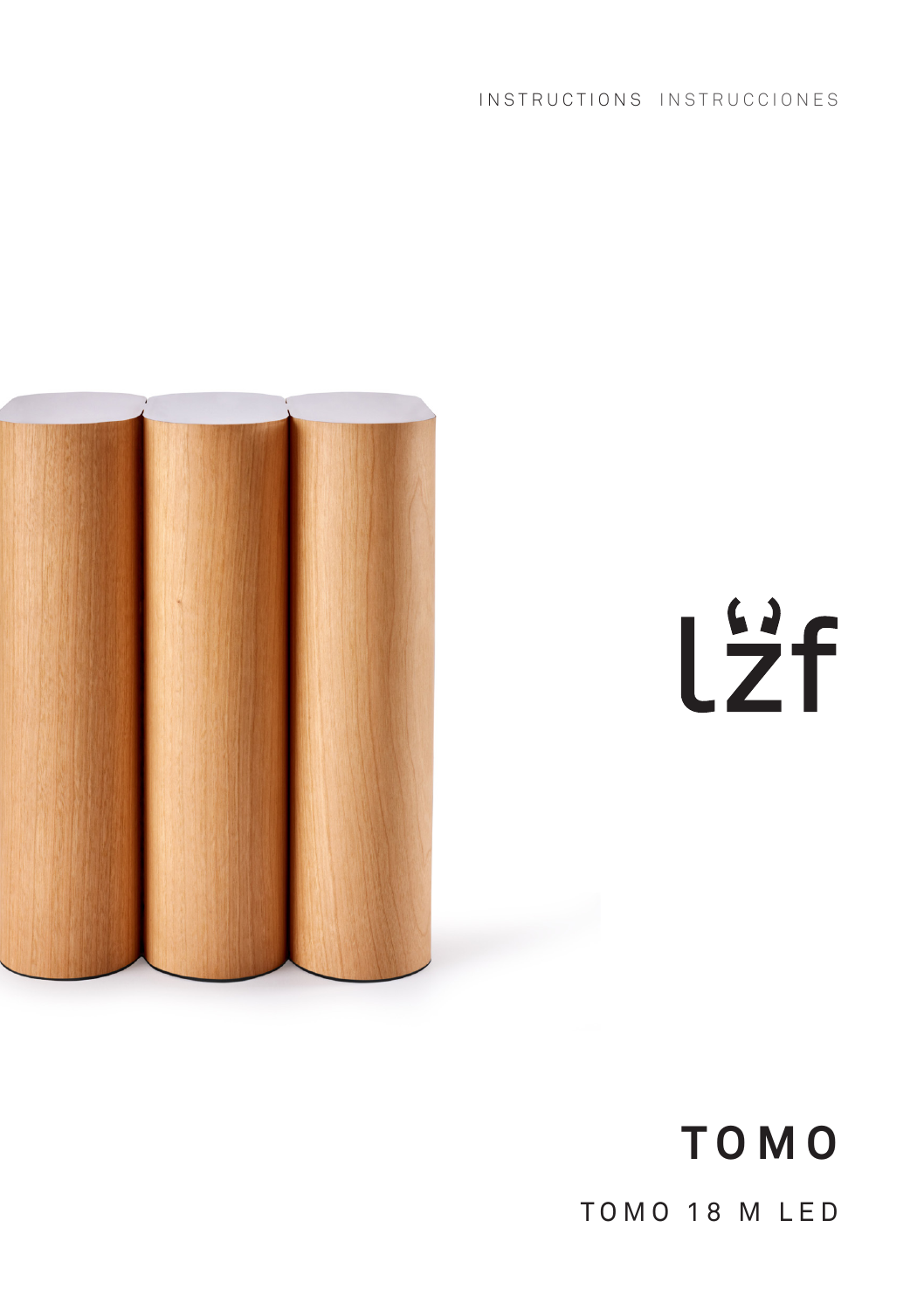# CONTENTS CONTENIDO

- 1 x Shade Pantalla
- 1 x Dimming Regulador
- 1 x Plug-in driver Driver enchufable



# TECHNICAL SPECIFICATIONS ESPECIFICACIONES TÉCNICAS

 $C \in$ 

Class II Clase II

## **Integrated LED LED Integrado**



**Led strip** 230 V: Dimmable TOMO M 18: 12W 50-60Hz



**Led strip** 120: Dimmable TOMO M 18: 12W 50-60Hz

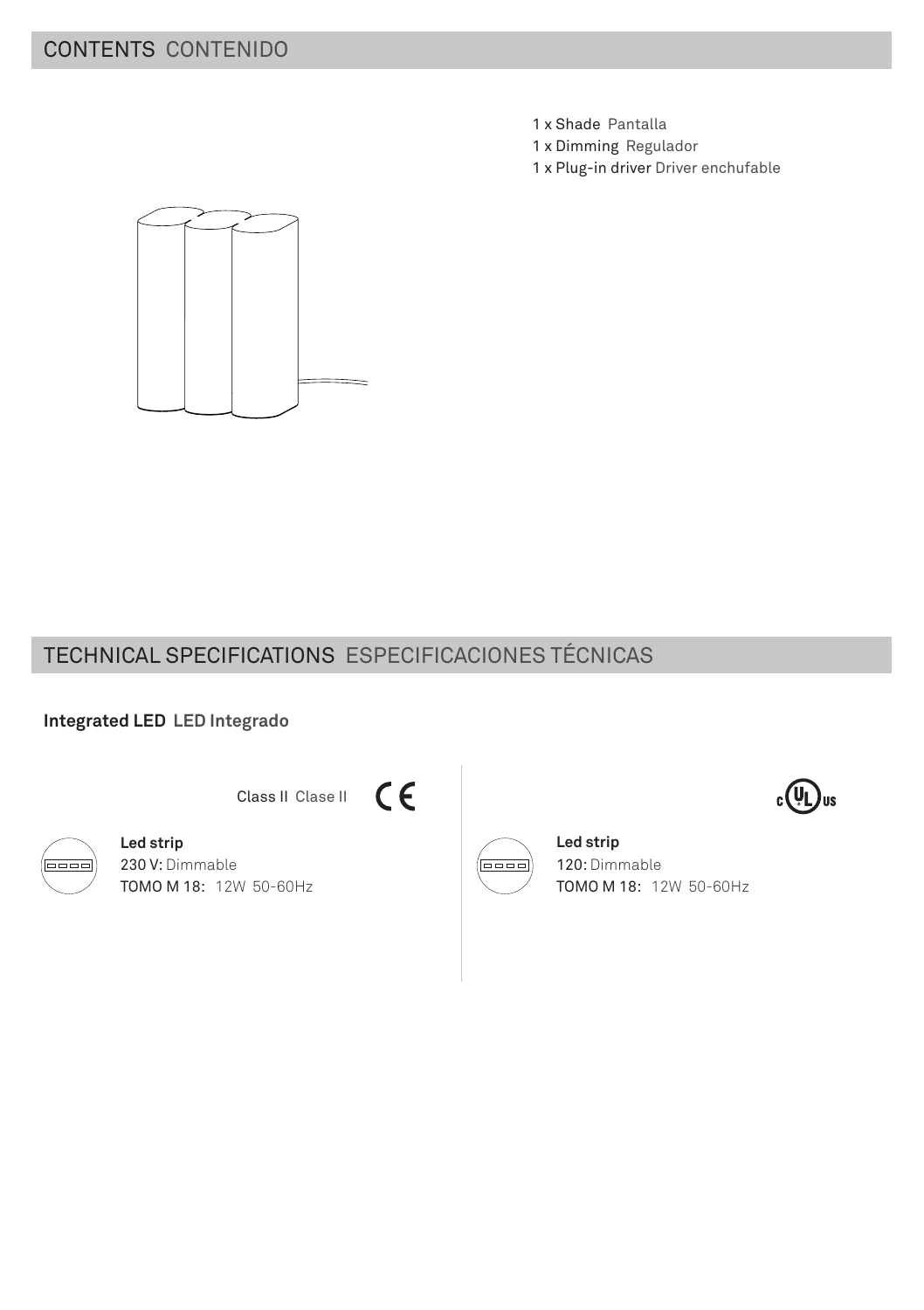# ASSEMBLY INSTRUCTIONS / INSTRUCCIONES DE MONTAJE



ON/OFF: Quick pulse (less than 1 sec.) Dimming MIN/MAX: Continuous pressure. Dimmimg is memorized on last setting.

ON/OFF: Breve presión sobre el pulsador. Regulación MIN/MAX: Pulsación prolongada, regula la intensidad de luz. Se memoriza la ultima regulación efectuada.

(example of the plug-in driver in the drawing) (ejemplo de driver enchufable en el dibujo)